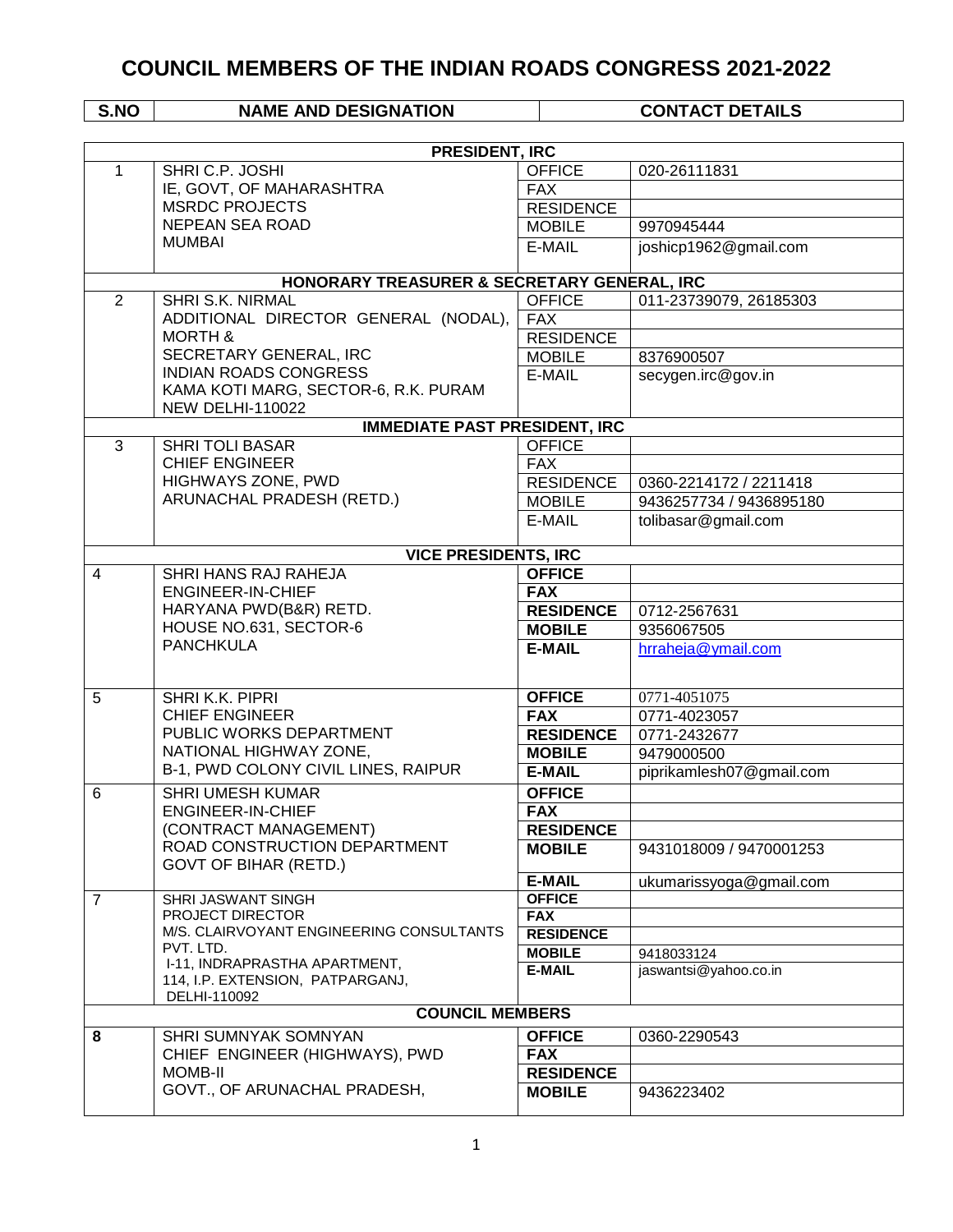|    | <b>ITANAGAR</b>                                                                   | <b>E-MAIL</b>    | <b>CEHWZONE@GMAIL.COM</b> |
|----|-----------------------------------------------------------------------------------|------------------|---------------------------|
|    |                                                                                   |                  | SSUMNYAN04@GMAIL.COM      |
| 9  | SHRI U.P. PARSEKAR,                                                               | <b>OFFICE</b>    | 0832-2422166              |
|    | PRINCIPAL CHIEF ENGINEER                                                          | FAX              |                           |
|    | PUBLIC WORKS DEPARTMENT,                                                          | <b>RESIDENCE</b> | 0832-2422166              |
|    | ALTINHO PANAJI,                                                                   | <b>MOBILE</b>    | 9325379313                |
|    | GOA, PIN-403401                                                                   | <b>E-MAIL</b>    | pce-pwd.goa@nic.in        |
| 10 | SHRI SANDEEP B. VASAVA                                                            | <b>OFFICE</b>    | 079-23251801/2            |
|    | <b>SECRETARY</b>                                                                  | <b>FAX</b>       | 079-23252509              |
|    | ROADS & BUILINDG DEPARTMENT                                                       | <b>RESIDENCE</b> |                           |
|    | BLOCK NO.14/2 <sup>ND</sup> FLOOR, NEW SACHIVALAY<br>GANDHINAGAR-382010 (GUJARAT) | <b>MOBILE</b>    | 9978406474                |
|    |                                                                                   | <b>E-MAIL</b>    | secrnb@gujarat.gov.in     |
| 11 | <b>SHRI AJAY GUPTA</b>                                                            | <b>OFFICE</b>    | 0177-2621401              |
|    | <b>ENGINEER-IN-CHIEF</b>                                                          | <b>FAX</b>       | 0177-2625039              |
|    | HP PWD                                                                            | <b>RESIDENCE</b> |                           |
|    | <b>NIRMAN BHAWAN</b>                                                              | <b>MOBILE</b>    | 8219654668                |
|    | <b>HP-171002, SHIMLA</b>                                                          | <b>E-MAIL</b>    | pwd-hp@nic.in             |
| 12 | SHRI S.F. PATIL                                                                   | <b>OFFICE</b>    |                           |
|    | <b>CHIEF ENGINEER</b>                                                             | <b>FAX</b>       |                           |
|    | C&B NORTH, PWD GOVT. OF KARNATAKA                                                 | <b>RESIDENCE</b> |                           |
|    | SIR M VISHWESHWARAIAH MARG                                                        | <b>MOBILE</b>    | 9480536577                |
|    | DHARWARD-580001                                                                   | <b>E-MAIL</b>    | patilsf@gmail.com         |
| 13 | SHRI R.K. MEHRA                                                                   | <b>OFFICE</b>    | 0755-2708620              |
|    | <b>SECRETARY</b>                                                                  | <b>FAX</b>       |                           |
|    | PWD, GOVT. OF MADHYA PRADESH                                                      | <b>RESIDENCE</b> |                           |
|    | <b>MANTRALAYA</b>                                                                 | <b>MOBILE</b>    | 9425153612                |
|    | <b>BHOPAL</b>                                                                     | <b>E-MAIL</b>    | rkmehra_pwd@yahoo.co.in   |
| 15 | SHRI KHURAIJAM TEMBA SINGH                                                        | <b>OFFICE</b>    | 0385-2452589              |
|    | <b>CHIEF ENGINEER</b>                                                             | <b>FAX</b>       |                           |
|    | <b>PWD MANIPUR</b>                                                                | <b>RESIDENCE</b> |                           |
|    | KHOYATHONG-795 001 (IMPHAL)                                                       | <b>MOBILE</b>    | 9612160886                |
|    |                                                                                   | <b>E-MAIL</b>    | khtemba@gmail.com         |
| 16 | <b>SHRI BRUCE P MARAK</b>                                                         | <b>OFFICE</b>    | 0364-2226429              |
|    | CHIEF ENGINEER PWD (ROADS) NH,                                                    | <b>FAX</b>       |                           |
|    | O/O SECRETARY PWD (R&B) LOWER                                                     | <b>RESIDENCE</b> |                           |
|    | <b>LACHUMIERE</b>                                                                 | <b>MOBILE</b>    | 9436112791                |
|    | SHILLONG-793 001 (MEGHALAYA)                                                      | <b>E-MAIL</b>    | cenhpwd@gmail.com         |
|    |                                                                                   |                  | brucem@rediffmail.com     |
| 17 | <b>SHRI BOWMAN</b>                                                                | <b>OFFICE</b>    | 0389-22325724             |
|    | CHIEF ENGINEER, ROAD                                                              | <b>FAX</b>       |                           |
|    | PUBLIC WORKS DEPARTMENT                                                           | <b>RESIDENCE</b> |                           |
|    | <b>D-23 RAMHLUAN NORTH</b>                                                        | <b>MOBILE</b>    | 094361511448974007254     |
|    | <b>NEAR ZANGERA FILLING STATION</b><br>AIZAWL-796012                              | <b>E-MAIL</b>    | Boparte-05@yahoo.com      |
| 18 | SHRI MANORANJAN MISRA                                                             | <b>OFFICE</b>    | 0674-2393250              |
|    | SPECIAL SECRETARY                                                                 | <b>FAX</b>       |                           |
|    | WORKS DEPARTMENT, GOVT. OF ODISHA                                                 | <b>RESIDENCE</b> |                           |
|    | 4RF-23, UNIT-9                                                                    | <b>MOBILE</b>    | 09437186512               |
|    | <b>BHUBANESWAR</b>                                                                | <b>E-MAIL</b>    | MANORANJANMISRA@GMAIL.CO  |
|    |                                                                                   |                  |                           |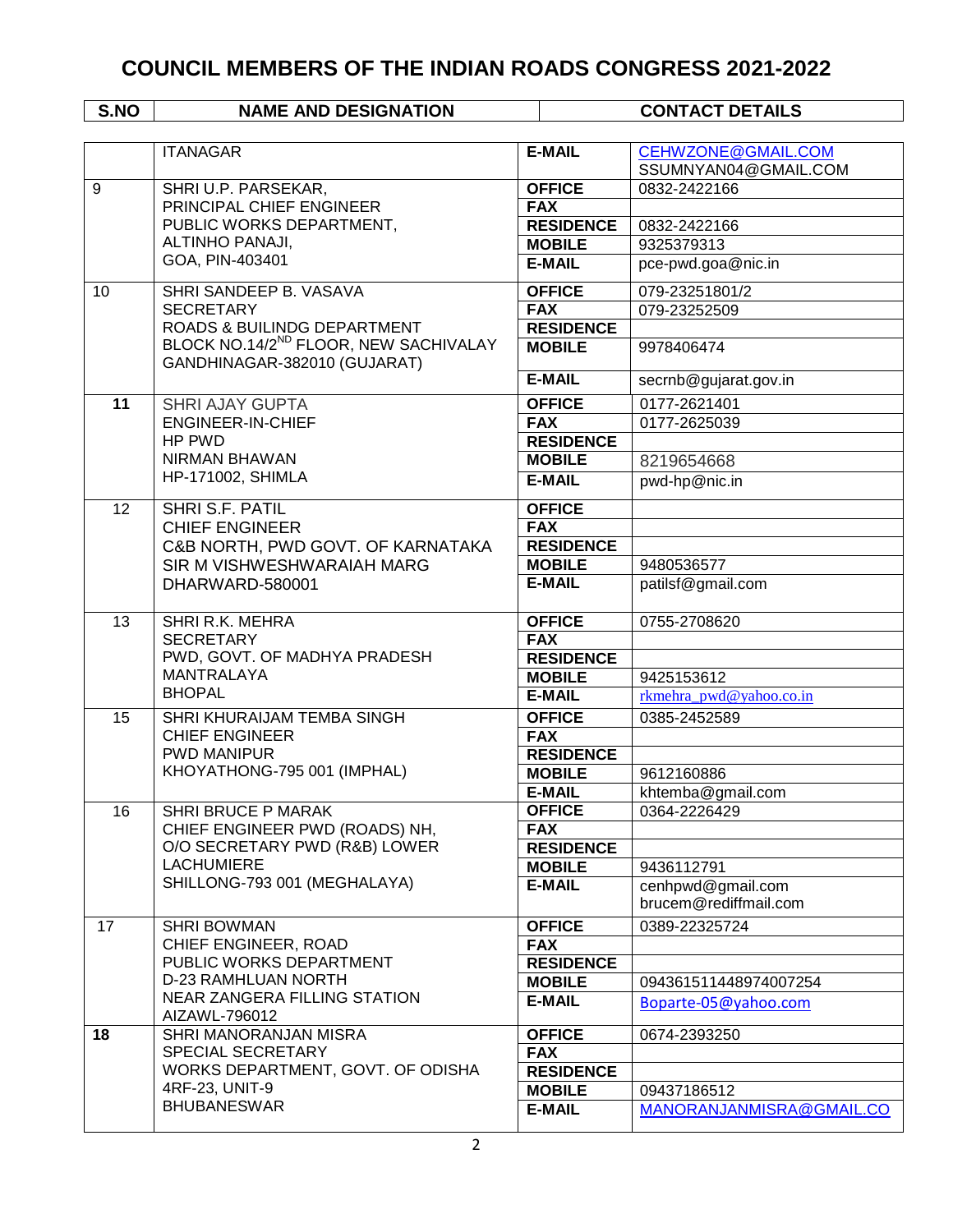|    |                                                                    |                                | M                                             |
|----|--------------------------------------------------------------------|--------------------------------|-----------------------------------------------|
| 19 | SHRI CHINN HARI MEENA                                              | <b>OFFICE</b>                  | 0141-2226222                                  |
|    | <b>SECRETARY</b>                                                   | <b>FAX</b>                     | 0141-2223800                                  |
|    | PUBLIC WORKS DEPARTMENT                                            | <b>RESIDENCE</b>               |                                               |
|    | GOVT. OF RAJASTHAN,                                                | <b>MOBILE</b>                  | 9414214148                                    |
|    | 125, VRINDAVAN VIHAR, OPP. DCM, AJMER                              | <b>E-MAIL</b>                  | eedtcell@gmail.com,                           |
|    | ROAD, JAIPUR                                                       |                                | chinnhari meena@rediffmai                     |
|    | (RAJASTHAN)                                                        |                                | 1.com                                         |
| 20 | ER. R. GOTHANDARAMAN, M.E.,                                        | <b>OFFICE</b>                  | 044-22354852                                  |
|    | <b>DIRECTOR</b>                                                    | <b>FAX</b>                     | 044-22354852                                  |
|    | <b>HIGHWAYS RESEARCH STATION</b>                                   | <b>RESIDENCE</b>               | 044-22351521                                  |
|    | NO.76, SADAR PATEL ROAD                                            | <b>MOBILE</b>                  | 9489882444                                    |
|    | <b>GUINDY</b>                                                      | <b>E-MAIL</b>                  | patechhrs@gmail.com;                          |
|    | <b>CHENNAI-600025</b>                                              |                                | directorhrs2017@gmail.com                     |
|    |                                                                    |                                | gothandram@gmail.com                          |
| 21 | SHRI DIPAK CHANDRA DAS                                             | <b>OFFICE</b>                  | 0381-2413313                                  |
|    | E-IN-C, PWD (R&B), GOVT. OF TRIPURA<br>JOYNAGAR ROAD NO.1, BATTALA | <b>FAX</b>                     | 0381-2413313                                  |
|    | <b>AGARTALA</b>                                                    | <b>RESIDENCE</b>               | 0381-2306703                                  |
|    | TRIPURA (W)-799001                                                 | <b>MOBILE</b><br><b>E-MAIL</b> | 7005062365                                    |
|    |                                                                    |                                | cetripura@yahoo.co.in                         |
| 22 | SHRI RAVINDER RAO                                                  | <b>OFFICE</b>                  | 040-23287323                                  |
|    | ENGINEER-IN-CHIEF (R&B),                                           | <b>FAX</b>                     |                                               |
|    | TRANSPORT, ROADS AND BUILDING<br>DEPARTMENT.                       | <b>RESIDENCE</b>               | 040-23540865                                  |
|    | T.S SECRETARIAT, ERRUMMANZIL,                                      | <b>MOBILE</b>                  | 9441855599                                    |
|    | <b>HYDERABAD</b>                                                   | <b>E-MAIL</b>                  | ravinderraop@yahoo.com                        |
|    | TELANGANA -500082                                                  |                                | encroadstelangana@gmail.com                   |
| 23 | SHRI AYAZ AHMAD                                                    | <b>OFFICE</b>                  | 0135-2530431                                  |
|    | <b>ENGINEER-IN-CHIEF &amp; HOD</b>                                 | <b>FAX</b>                     |                                               |
|    | PWD GOVT. OF UTTARAKHAND                                           | <b>RESIDENCE</b>               |                                               |
|    | LOK NIRMAN BHAWAN                                                  | <b>MOBILE</b>                  | 9760255394                                    |
|    | <b>DEHRADUN</b>                                                    | <b>E-MAIL</b>                  | ahmad.ayaz089@gmail.com                       |
|    | <b>UTTRAKHAND</b>                                                  |                                | cehqpwduk@gmail.com                           |
| 24 | SHRI JITENDRA KUMAR BANGA                                          | <b>OFFICE</b>                  | 0522-2235624                                  |
|    | CHIEF ENGINEER (BUILDING)                                          | <b>FAX</b>                     |                                               |
|    | PUBLIC WORKS DEPARTMENT<br>NIRMAN BHAWAN, 96 MG MARG               | <b>RESIDENCE</b>               |                                               |
|    | LUCKNOW -01                                                        | <b>MOBILE</b><br><b>E-MAIL</b> | 8005423620                                    |
|    |                                                                    |                                | BANGAJTENDRA@GMAIL.COM,<br>CEBLDGHQ@GMAIL.COM |
| 25 | SHRI PARTHA PRATIM KAR                                             | <b>OFFICE</b>                  | 033-6292121818                                |
|    | CHIEF ENGINEER,                                                    | <b>FAX</b>                     |                                               |
|    | PIU, ROB, P.W.(ROADS)                                              | <b>RESIDENCE</b>               |                                               |
|    | 10M, RANI SANKARI LANE                                             | <b>MOBILE</b>                  | 8420354669                                    |
|    | <b>KOLKATA-700026</b>                                              | <b>E-MAIL</b>                  | PARTHAPRATIMKAR1966@GMAIL                     |
|    |                                                                    |                                | .COM                                          |
| 26 | SHRI C.B. OJHA                                                     | <b>OFFICE</b>                  | 0172-2740029                                  |
|    | CHIEF ENGINEER-CUM SPL. SECRETARY                                  | <b>FAX</b>                     | 0172-2740276                                  |
|    | (ENGG.), U.T. CHANDIGARH                                           | <b>RESIDENCE</b>               |                                               |
|    | ROOM NO.112, 1 <sup>ST</sup> FLOOR, U.T.                           | <b>MOBILE</b>                  | 7508185419                                    |
|    | SECRETARIAT, SECTOR-9<br><b>CHANDIGARH</b>                         | <b>E-MAIL</b>                  | ce-chd@nic.in                                 |
|    |                                                                    |                                | cut.03@gmail.com                              |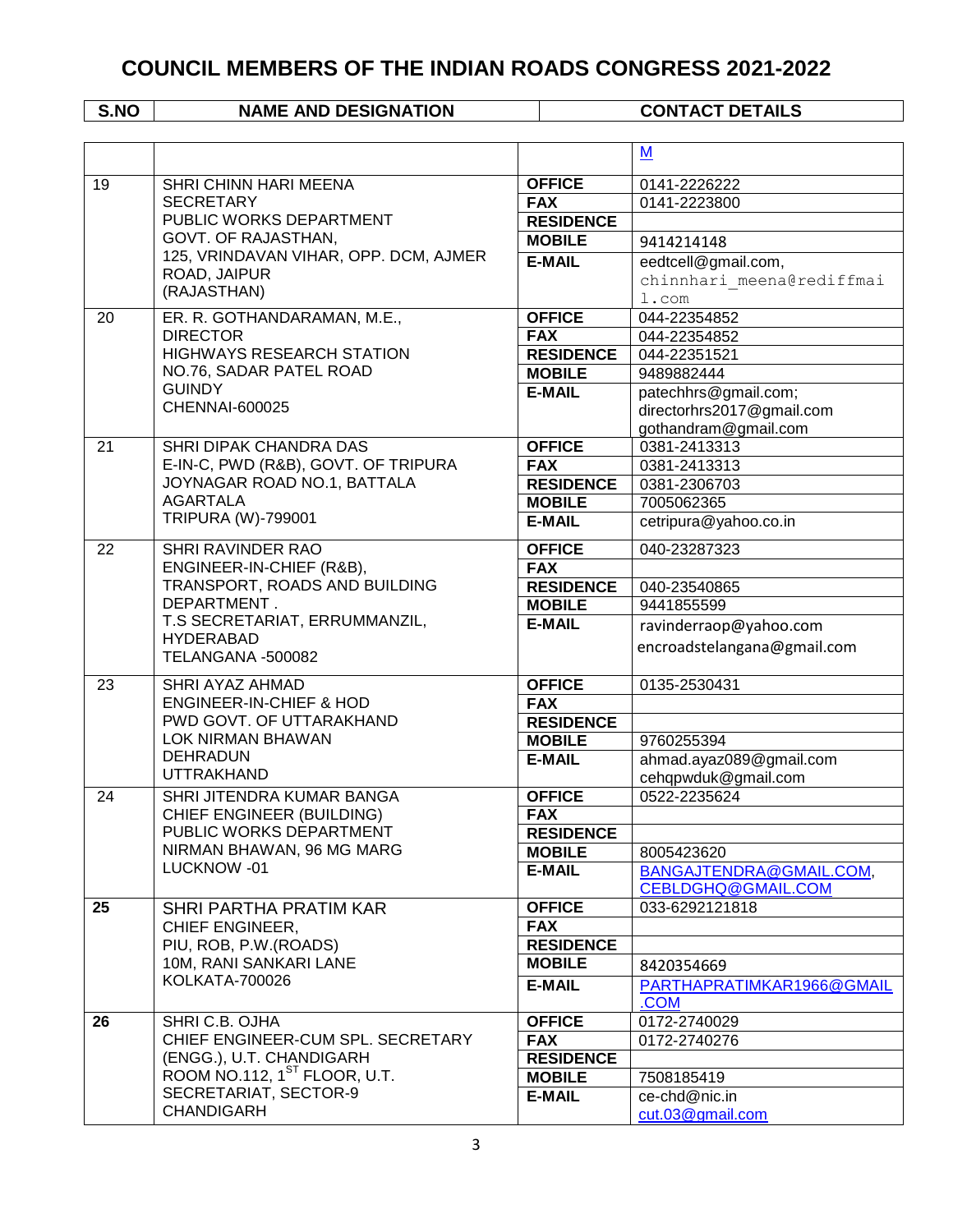| S.NO | <b>NAME AND DESIGNATION</b>                          |                  | <b>CONTACT DETAILS</b>                 |
|------|------------------------------------------------------|------------------|----------------------------------------|
|      |                                                      |                  |                                        |
| 27   | THE ENGINEER-IN-CHIEF                                | <b>OFFICE</b>    |                                        |
|      | PWD, GOVT. OF NCT DELHI                              | <b>FAX</b>       |                                        |
|      | 12 <sup>TH</sup> FLOOR, MSO BUILDING, I.P. ESTATE    | <b>RESIDENCE</b> |                                        |
|      | <b>NEW DELHI</b>                                     | <b>MOBILE</b>    |                                        |
|      |                                                      | <b>E-MAIL</b>    | pwdhqdelhi@gmail.com                   |
|      |                                                      |                  |                                        |
| 28   | THE DIRECTOR                                         | <b>OFFICE</b>    |                                        |
|      | CENTRAL ROAD RESEARCH INSTITUTE                      | <b>FAX</b>       | 011-26848917, 26823437<br>011-26845943 |
|      | DELHI - MATHURA ROAD, PO CRRI,                       | <b>RESIDENCE</b> |                                        |
|      | <b>NEW DELHI 110025</b>                              | <b>MOBILE</b>    |                                        |
|      |                                                      | <b>E-MAIL</b>    | director.crri@nic.in;                  |
|      |                                                      |                  |                                        |
| 29   | LT. GEN. RAJEEV CHAUDHARY, VSM                       | <b>OFFICE</b>    | 011-25686858                           |
|      | DIRECTOR GENERAL BORDER ROADS &                      | <b>FAX</b>       |                                        |
|      | <b>COLONEL COMMANDANT</b>                            | <b>RESIDENCE</b> |                                        |
|      | SEEMA SADAK BHAWAN,                                  | <b>MOBILE</b>    |                                        |
|      | RING ROAD, DELHI CANTT                               | <b>E-MAIL</b>    | BRO-DG@NIC.IN                          |
|      | <b>NEW DELHI</b>                                     |                  |                                        |
| 30   | <b>SHRI SANJAY PANT</b>                              | <b>OFFICE</b>    | 011-23235529                           |
|      | DIRECTOR & HEAD( CIVIL ENGG)                         | <b>FAX</b>       |                                        |
|      | <b>BUREAU OF INDIAN STANDARDS</b>                    | <b>RESIDENCE</b> |                                        |
|      | <b>MANAK BHAWAN</b>                                  | <b>MOBILE</b>    |                                        |
|      | 9, BAHADUR SHAH ZAFAR MARG                           | <b>E-MAIL</b>    | ced@bis.org.in                         |
|      | <b>NEW DELHI-110002</b>                              |                  |                                        |
| 31   | DR. I.K. PATERIYA                                    | <b>OFFICE</b>    | 011-26714001                           |
|      | DIRECTOR TECHNICAL (P-III)                           | <b>FAX</b>       |                                        |
|      | NATIONAL RURAL INFRASTRUCTURE<br>DEVELOPMENT AGENCY. | <b>RESIDENCE</b> |                                        |
|      | 5 <sup>TH</sup> FLOOR, NBCC TOWERS,                  | <b>MOBILE</b>    | 9968120815                             |
|      | <b>BHIKAJI KAMA PLACE</b>                            | <b>E-MAIL</b>    | IKPATERIYA@NIC.IN,                     |
|      | <b>NEW DELHI-110066</b>                              |                  | PATERIYA1@GMAIL.COM                    |
| 32   | <b>SHRI NAVIN KUMAR</b>                              | <b>OFFICE</b>    | 0364-2522648                           |
|      | NORTH EASTERN COUNCIL SECRETARIAT,                   | <b>FAX</b>       | 0364-2522652                           |
|      | NONGRIM HILLS,                                       | <b>RESIDENCE</b> |                                        |
|      | <b>SHILLONG - 793003</b>                             | <b>MOBILE</b>    | 8135847390                             |
|      | MEGHALAYA                                            | <b>E-MAIL</b>    | navinbro92@gmail.com                   |
| 33   | DR. SAMSON MATHEW                                    | <b>OFFICE</b>    | 0471-2543701                           |
|      | <b>DIRECTOR</b>                                      | <b>FAX</b>       | 0471-2543677                           |
|      | KSCSTE-NATPAC,                                       | <b>RESIDENCE</b> |                                        |
|      | K. KARUNAKARAN TRANSPARK                             | <b>MOBILE</b>    | 9443176759                             |
|      | AKKULAM, THURUVIKKAL PO                              | <b>E-MAIL</b>    | contactus.natpac@kerala.gov.in         |
|      | THIRUVANANTHAPURAM-695031                            |                  | director.natpac@kerala.gov.in          |
| 34   | <b>SHRI ANANT KUMAR</b>                              | <b>OFFICE</b>    | 0172-2747101                           |
|      | SPL. DG(PRCH), CPWD                                  | <b>FAX</b>       |                                        |
|      | KENDRIYA SADAN, SECTOR-9A                            | <b>RESIDENCE</b> |                                        |
|      | CHANDIGARH-160009                                    | <b>MOBILE</b>    | 9911178856                             |
|      |                                                      | <b>E-MAIL</b>    | anant_in@yahoo.com                     |
|      |                                                      |                  | sdg-chnd@cpwd.gov.in                   |
| 35   | THE MANAGING DIRECTOR,                               | <b>OFFICE</b>    | 011-23461603                           |
|      | NATIONAL HIGHWAYS & INFRASTRUCTURE,                  | <b>FAX</b>       | 011-23711103                           |
|      | DEVELOPMENT CORPORATION LIMITED,                     | <b>RESIDENCE</b> |                                        |
|      | 3RD FLOOR, PTI BUILDING,                             | <b>MOBILE</b>    | 9999455559                             |
|      | 4, PARLIAMENT STREET,                                | <b>E-MAIL</b>    | info@nhidcl.com                        |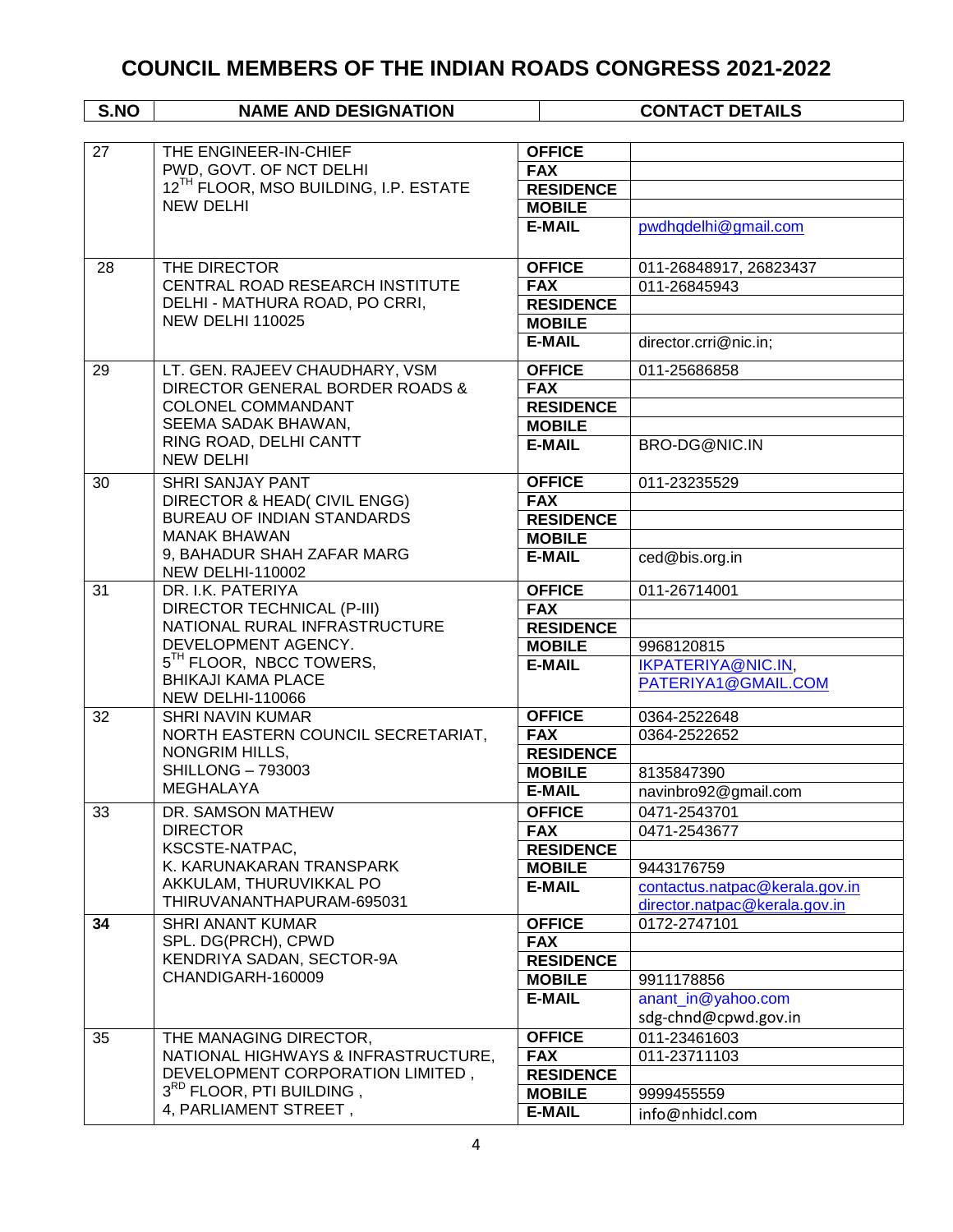|    | <b>NEW DELHI-110001</b>                       |                  |                            |
|----|-----------------------------------------------|------------------|----------------------------|
| 36 | <b>BRIG. VIJAY PAUL SINGH</b>                 | <b>OFFICE</b>    | 011-23019305               |
|    | DDGW (AF&RI), ROOM NO.105                     | <b>FAX</b>       | 011-23019305               |
|    | E-IN-C BRANCH, KASHMIR HOUSE,                 | <b>RESIDENCE</b> |                            |
|    | <b>RAJAJI MARG</b><br><b>NEW DELHI-110001</b> | <b>MOBILE</b>    | 09796801110                |
|    |                                               | <b>E-MAIL</b>    | Vijaypaul67@yahoo.co.in    |
| 37 | SHRI NEERAJ CHADHA                            | <b>OFFICE</b>    | 0124-277703483             |
|    | COMPLETE INSTRUMENTATION SOLUTION             | <b>FAX</b>       |                            |
|    | PRIVATE LTD., SUITE-511, SUNCITY              | <b>RESIDENCE</b> |                            |
|    | <b>BUSINESS CENTRE,</b>                       | <b>MOBILE</b>    | 9810069536                 |
|    | <b>GOLF COURSE ROAD</b>                       | <b>E-MAIL</b>    | neeraj@instrumentation-    |
|    | GURGAON-122002                                |                  | solutions.com              |
|    | (HARYANA)                                     |                  |                            |
| 38 | SHRI SWATANTRA KUMAR,                         | <b>OFFICE</b>    |                            |
|    | 19181, ATS ADVANTAGE                          | <b>FAX</b>       |                            |
|    | AHINSHA KHAND-1                               | <b>RESIDENCE</b> |                            |
|    | <b>INDIRAPURAM</b>                            | <b>MOBILE</b>    | 8800831131                 |
|    | GHAZIABAD-201014                              | <b>E-MAIL</b>    | swatantrak2002@gmail.com   |
|    | <b>UTTAR PRADESH</b>                          |                  | skumar7@mmm.com            |
| 39 | SHRI PRAVIN KUMAR CHHARIA                     | <b>OFFICE</b>    | 033-22483369; 033-22483976 |
|    | <b>DIRECTOR</b>                               |                  | 033-25337725               |
|    | ALLIED BITUMEN COMPLEX (INDIA) PVT. LTD.      | <b>FAX</b>       |                            |
|    | 98, B.K. PAUL AVENUE                          | <b>RESIDENCE</b> |                            |
|    | <b>KOLKATA-700005</b>                         | <b>MOBILE</b>    | 9830077966                 |
|    |                                               |                  |                            |
|    |                                               | <b>E-MAIL</b>    | lionpkchharia@gmail.com    |
|    |                                               |                  | alliedbitumen@gmail.com    |
| 40 | SHRI SANJAY KUMAR DALMIA,                     | <b>OFFICE</b>    |                            |
|    | <b>DIRECTOR</b>                               | <b>FAX</b>       |                            |
|    | JALNIDHI BITUMEN SPECIALITIES PVT. LTD.,      | <b>RESIDENCE</b> |                            |
|    | 130, COTTON STREET<br><b>KOLKATA-700007</b>   | <b>MOBILE</b>    | 9830052101                 |
|    | <b>WEST BENGAL</b>                            | <b>E-MAIL</b>    | sanjaykrdalmia@gmail.com   |
| 41 | SHRI PARAMPREET SINGH,                        | <b>OFFICE</b>    | 011-45579300, 27357277     |
|    | DIRECTOR,                                     | <b>FAX</b>       |                            |
|    | M/S AVANTECH ENGINEERING                      | <b>RESIDENCE</b> | 011-27493755               |
|    | CONSORTIUM PVT. LTD., 407, KLJ TOWER,         | <b>MOBILE</b>    | 9999475333                 |
|    | B-05, NETAJI SUBHASH PLACE, RING ROAD         | <b>E-MAIL</b>    | parampreet@aeandc.com      |
|    | PITAMPURA,<br><b>NEW DELHI-110034</b>         |                  | param_arneja@hotmail.com   |
|    |                                               |                  |                            |
| 42 | THE MANAGER (ADM)                             | <b>OFFICE</b>    |                            |
|    | RAJASTHAN STATE ROAD DEVELOPMENT              | <b>FAX</b>       |                            |
|    | CONSTRUCTION CORP. LTD.                       | <b>RESIDENCE</b> |                            |
|    | SETU BHAWAN, OPP. JHALANA DOONGARI            |                  |                            |
|    | JAIPUR-AGRA BYPASS                            | <b>MOBILE</b>    |                            |
|    | JAIPUR-302001                                 | <b>E-MAIL</b>    |                            |
|    |                                               |                  |                            |
| 43 | <b>SHRI SUNIL KUMAR</b>                       | <b>OFFICE</b>    |                            |
|    | DY. CHIEF ENGINEER                            | <b>FAX</b>       |                            |
|    | BIHAR RAJYA PUL NIRMAN NIGAM LTD              | <b>RESIDENCE</b> |                            |
|    | 103, SHREE GANESH APARTMENT, KAVI             | <b>MOBILE</b>    | 9431821557                 |
|    |                                               |                  |                            |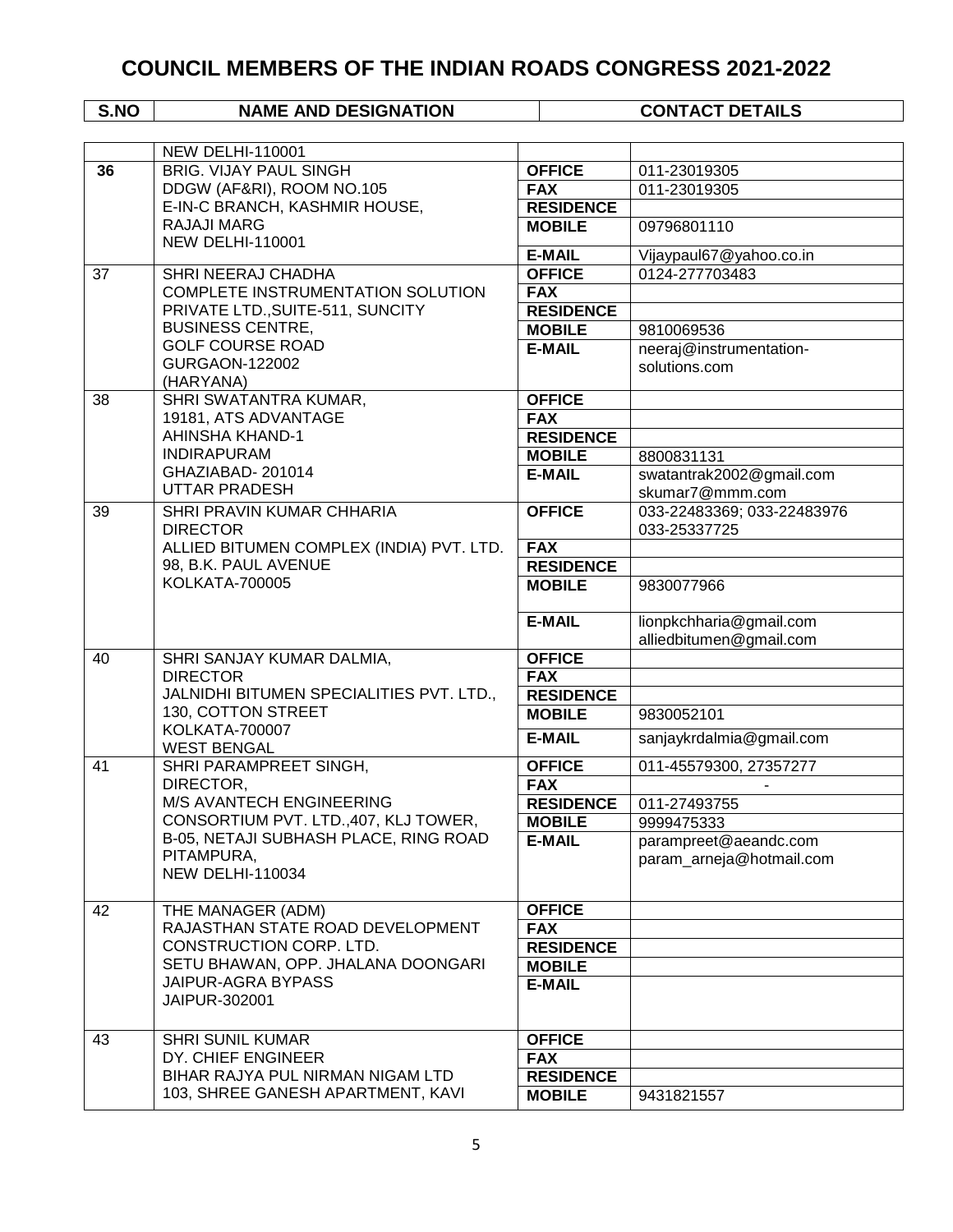| S.NO | <b>NAME AND DESIGNATION</b>                                                      |                  | <b>CONTACT DETAILS</b>  |
|------|----------------------------------------------------------------------------------|------------------|-------------------------|
|      |                                                                                  |                  |                         |
|      | RAMAN PATH, NAGESHWAR COLONY,<br>BORING ROAD, PATNA-800001 (BIHAR)               | <b>E-MAIL</b>    | brppn.pat@gmail.com     |
| 44   | SHRI AKSHAYA KUMAR PRADHAN                                                       | <b>OFFICE</b>    |                         |
|      | SUPERINTENDING ENGINEER                                                          | <b>FAX</b>       |                         |
|      | <b>RURAL WORKS CIRCLE</b>                                                        | <b>RESIDENCE</b> |                         |
|      | BARIPADA, ODISHA UNDER RRURAL DEV.                                               | <b>MOBILE</b>    | 8763000842              |
|      | DEPARTMENT GOVT. OF ODISHA                                                       | <b>E-MAIL</b>    | akp806@gmail.com        |
|      | FLAT NO.203, MAHAVEER COTTAGE,<br>MAHATAB ROAD, OLD TOWN,<br>BHUBANESWAR, ODISHA |                  |                         |
| 45   | <b>SHRI BRAHM DUTT</b>                                                           | <b>OFFICE</b>    |                         |
|      | ADDITIONAL CHIEF ENGINEER                                                        | <b>FAX</b>       |                         |
|      | JAIPUR DEVELOPMENT AUTHORITY                                                     | <b>RESIDENCE</b> |                         |
|      | A-77, NEMI NAGAR, GANDHI PATH, VAISHALI                                          | <b>MOBILE</b>    | 9351477334              |
|      | JAIPUR-302021                                                                    | <b>E-MAIL</b>    | bdsjpr@gmail.com        |
| 46   | <b>SHRI BIRENDRA KUMAR</b>                                                       | <b>OFFICE</b>    |                         |
|      | <b>EXECUTIVE ENGINEER</b>                                                        | <b>FAX</b>       |                         |
|      | FLAT NO.402, SARVODAYA KAMLA                                                     | <b>RESIDENCE</b> |                         |
|      | <b>APARTMENT</b><br>32A.N. PATH NORTH S.K. PURI                                  | <b>MOBILE</b>    | 9431020252, 7654951174  |
|      | PATNA-800013                                                                     | <b>E-MAIL</b>    | bk9946@gmail.com        |
| 47   | SHRI B.B. RAMPAL,                                                                | <b>OFFICE</b>    | 01722590100             |
|      | PES-1(RETD) PUNJAB PWD B&R                                                       | <b>FAX</b>       |                         |
|      | H.NO.419, SECTOR-44A,                                                            | <b>RESIDENCE</b> |                         |
|      | <b>CHANDIGARH</b>                                                                | <b>MOBILE</b>    | 9888156211              |
|      | <b>PUNJAB</b>                                                                    | <b>E-MAIL</b>    | bbrampal@gmail.com      |
| 48   | SHRI PREM KUMAR GUPTA                                                            | <b>OFFICE</b>    |                         |
|      | SUPERINTENDING ENGINEER                                                          | <b>FAX</b>       |                         |
|      | W-2, GARIMA APARTMENT                                                            | <b>RESIDENCE</b> |                         |
|      | P.O. ASHOK NAGAR                                                                 | <b>MOBILE</b>    | 7979821622              |
|      | RANCHI-834002                                                                    | <b>E-MAIL</b>    | premrcd@gmail.com       |
| 49   | SHRI DUNGER RAM MEGHWAL<br><b>CHIEF ENGINEER</b><br><b>PWD RAJASTHAN</b>         | <b>OFFICE</b>    |                         |
|      |                                                                                  | <b>FAX</b>       |                         |
|      |                                                                                  | <b>RESIDENCE</b> |                         |
|      | 19E-125, CHOPASANI HOUSING BOARD                                                 | <b>MOBILE</b>    | 9414135125              |
|      | JODHPUR-342008 (RAJASTHAN)                                                       | <b>E-MAIL</b>    | drmjodhpur@gmail.com    |
| 50   | <b>SHRI MOHIT VERMA</b>                                                          | <b>OFFICE</b>    |                         |
|      | 1-11, INDRAPRASHTHA APTS                                                         | <b>FAX</b>       |                         |
|      | 114, I.P. EXTENSION, PATPARGANJ,                                                 | <b>RESIDENCE</b> |                         |
|      | <b>NEW DELHI-110002</b>                                                          | <b>MOBILE</b>    | 9910355511              |
|      |                                                                                  | <b>E-MAIL</b>    | verma.mohit@hotmail.com |
| 51   | <b>SHRI SANJAY KHANDE</b>                                                        | <b>OFFICE</b>    |                         |
|      | CHIEF ENGINEER (B). GOVT OF M.P.                                                 | <b>FAX</b>       |                         |
|      | D-2/16A CHAR IMLI                                                                | <b>RESIDENCE</b> |                         |
|      | <b>BHOPAL</b>                                                                    | <b>MOBILE</b>    | 9826271445              |
|      |                                                                                  | <b>E-MAIL</b>    | skhande@hotmail.com     |
| 52   | SHRI PRAKASH INGOLE                                                              | <b>OFFICE</b>    |                         |
|      | <b>CHIEF ENGINEER</b>                                                            | <b>FAX</b>       |                         |
|      | PUBLIC WORKS DEPARTMENT                                                          | <b>RESIDENCE</b> |                         |
|      | IV A/3, HAL, TOWNSHIP                                                            | <b>MOBILE</b>    | 9420691943              |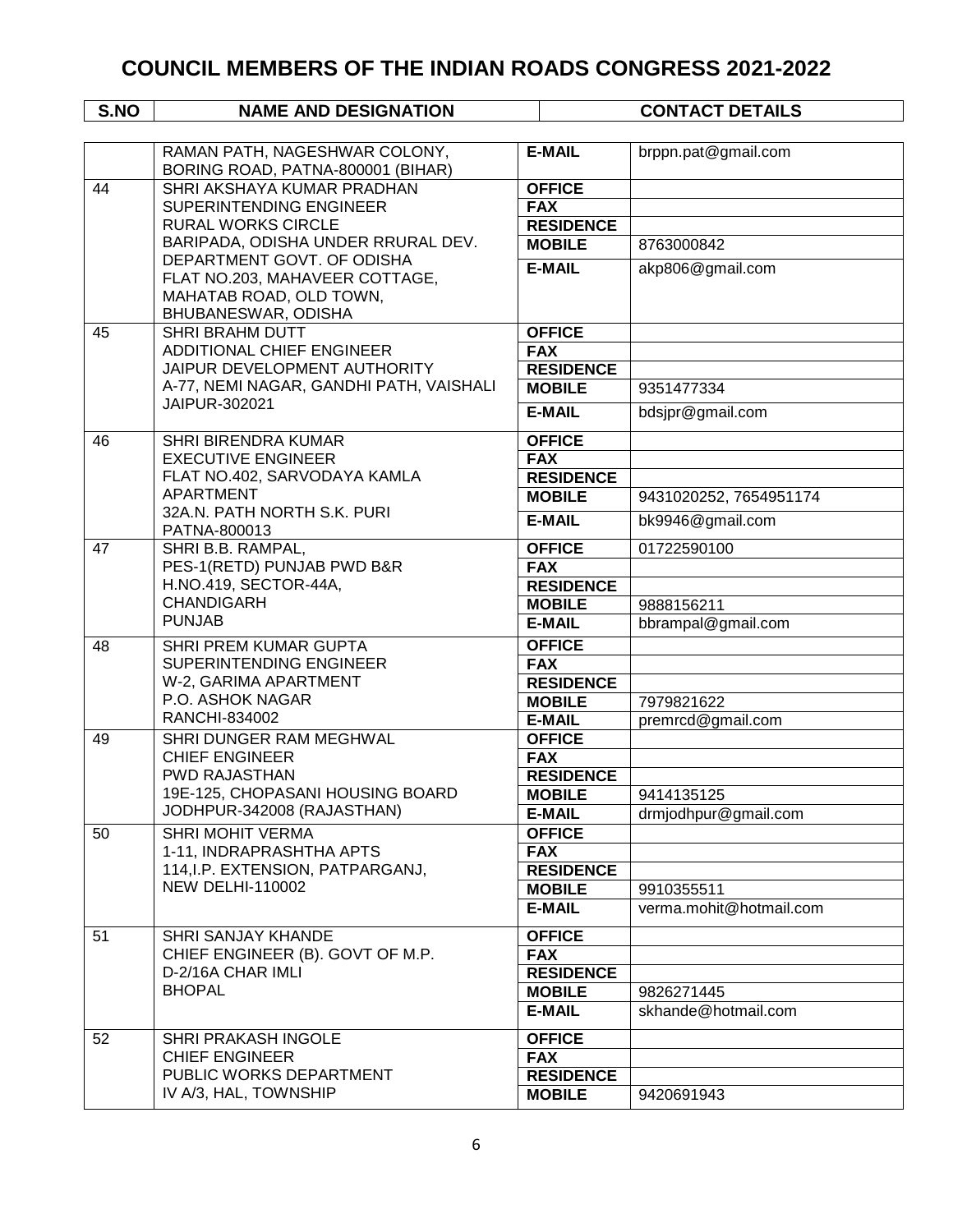|    | OZAR (MIG)                                         | <b>E-MAIL</b>                  | prakashingole25863@gmail.com   |
|----|----------------------------------------------------|--------------------------------|--------------------------------|
|    | <b>NASHIK-422207</b>                               |                                |                                |
| 53 | <b>SHRI J MOHAN NAIK</b>                           | <b>OFFICE</b>                  |                                |
|    | <b>CHIEF ENGINEER (R&amp;B)</b>                    | <b>FAX</b>                     |                                |
|    | MIG-285, BALJIT NAGAR                              | <b>RESIDENCE</b>               |                                |
|    | KUKATPALLY, HYDERABAD-72                           | <b>MOBILE</b>                  | 8106406884                     |
|    | <b>TELANGANA</b>                                   | <b>E-MAIL</b>                  | mohannaik1968@yahoo.com        |
| 54 | SHRI DUKHABANDHU BEHERA                            | <b>OFFICE</b>                  |                                |
|    | CHIEF ENGINEER,                                    | <b>FAX</b>                     |                                |
|    | <b>PWD ODISHA</b>                                  | <b>RESIDENCE</b>               |                                |
|    | QR. NO 4RF-17, UNIT IX FLAT,                       | <b>MOBILE</b>                  | 9437022033                     |
|    | BHUBANESWAR-751022                                 | <b>E-MAIL</b>                  | dukhabandhu.behera64@gmail.com |
| 55 | SHRI JAGROOP SINGH GULERIA                         | <b>OFFICE</b>                  |                                |
|    | CHIEF ENGINEER, HP PWD (RETD.)                     | <b>FAX</b>                     |                                |
|    | NEAR ASIA PALACE, GHUGGAR                          | <b>RESIDENCE</b>               |                                |
|    | PALAMPUR-176061 (H.P)                              | <b>MOBILE</b>                  | 9418015925                     |
|    |                                                    | <b>E-MAIL</b>                  | jagroopguleria@gmail.com       |
| 56 | SHRI R.S. KANIKAR                                  | <b>OFFICE</b>                  |                                |
|    | B-203, SHREEJI VILLE, OPPT. NITIN                  | <b>FAX</b>                     |                                |
|    | COMPANY, PACHNPAKHADI,                             | <b>RESIDENCE</b>               |                                |
|    | ALMEDA ROAD,                                       | <b>MOBILE</b>                  | 9869081539                     |
|    | THANE (W)-400602                                   | <b>E-MAIL</b>                  | ramkanikar@gmail.com           |
| 57 | MS. SHOBA KHANNA,                                  | <b>OFFICE</b>                  |                                |
|    | <b>EXECUTIVE ENGINEER (BRIDGES)</b>                | <b>FAX</b>                     |                                |
|    | MADHYA PRADESH PWD (RETD.),                        | <b>RESIDENCE</b>               |                                |
|    | 107, MAHASHWETA NAGAR,                             | <b>MOBILE</b>                  | 9425091925                     |
|    | UJJAIN-456010 (MADHYA PRADESH)                     | <b>E-MAIL</b>                  | erskhanna@yahoo.com            |
| 58 | MRS. ARUNDHATI SHARMA                              | <b>OFFICE</b>                  |                                |
|    | SUPERINTENDING ENGINEER<br>PUBLIC WORKS DEPARTMENT | <b>FAX</b><br><b>RESIDENCE</b> |                                |
|    | <b>C/O MUKESH SHARMA</b>                           |                                |                                |
|    | SHIVNERI PLOT NO.41                                | <b>MOBILE</b>                  | 9923281333                     |
|    | MUSTAFABAD, AURANGABAD-431005<br>MAHARASHTRA       | <b>E-MAIL</b>                  | sharma.arundhati03@gmail.com   |
| 59 | DR. S.S. PORWAL, VSM                               | <b>OFFICE</b>                  |                                |
|    | FORMER ADG, BRO                                    | <b>FAX</b>                     |                                |
|    | A-14, PHASE-1, BRCHS LTD.                          | <b>RESIDENCE</b>               |                                |
|    | KAMAL PARK, JAGAT NAKA                             | <b>MOBILE</b>                  | 9434000047                     |
|    | <b>DHORNI</b>                                      |                                | 7086095986                     |
|    | <b>PUNE-15</b>                                     | <b>E-MAIL</b>                  | ssporwal@yahoo.com             |
|    |                                                    |                                | ssporwal@gmail.com             |
| 60 | SHRI N.K. PRADHAN                                  | <b>OFFICE</b>                  |                                |
|    | FORMER ENGINEER-IN-CHIEF-CUM-                      | <b>FAX</b>                     |                                |
|    | SECRETARY GOVT. OF ODISHA,                         | <b>RESIDENCE</b>               |                                |
|    | <b>QUARTER NO.B/2</b>                              | <b>MOBILE</b>                  | 9861061203                     |
|    | NEAR NAYAPALLY POLICE STATION, IRC                 | <b>E-MAIL</b>                  | pradhan.nalini@gmail.com       |
|    | <b>VILLAGE</b><br>BHUBNESWAR-751015                |                                |                                |
| 61 | DR. K.S. KRISHNA REDDY                             | <b>OFFICE</b>                  | 080-22251548                   |
|    | SECRETARY TO GOVT., PUBLIC WORKS                   | <b>FAX</b>                     |                                |
|    |                                                    | <b>RESIDENCE</b>               | 080-28562093                   |
|    |                                                    |                                |                                |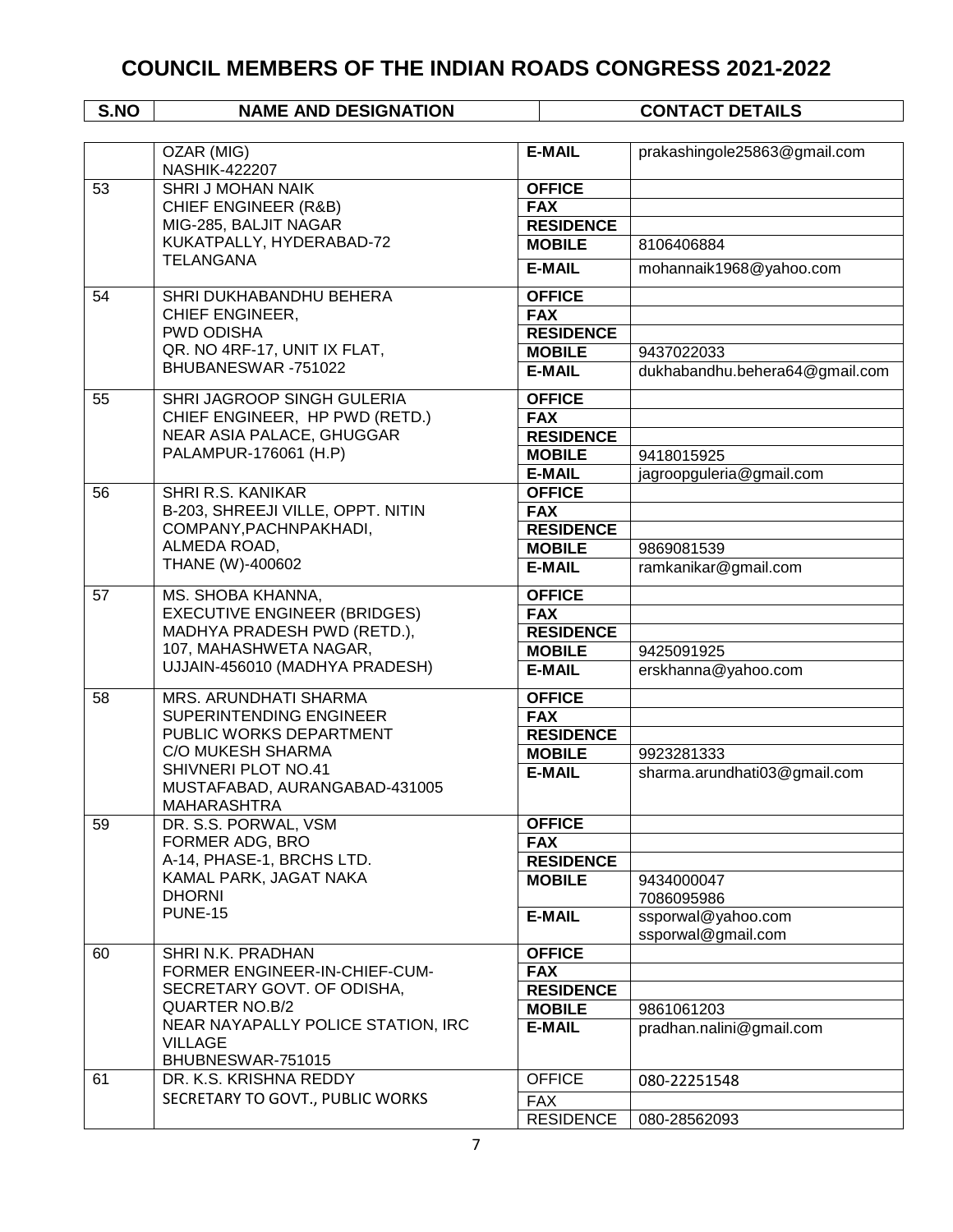|    | <b>DEPARTMENT</b>                                             | <b>MOBILE</b>                  | 9845226102                    |
|----|---------------------------------------------------------------|--------------------------------|-------------------------------|
|    | ROOM NO. 334, 3RD FLOOR,                                      | E-MAIL                         |                               |
|    | VIKASA SOUDHA, BANGALORE - 560 001                            |                                | kskrishnareddy1987@gmail.com  |
|    |                                                               |                                | secytech-pwd@karnataka.gov.in |
|    |                                                               |                                |                               |
| 62 | <b>SHRI SANJAY KUMAR</b>                                      | <b>OFFICE</b>                  |                               |
|    | CHIEF GENERAL MANAGER                                         | <b>FAX</b>                     |                               |
|    | BIHAR STATE ROAD DEVELOPMENT                                  | <b>RESIDENCE</b>               |                               |
|    | <b>CORPORTATION LTD.</b>                                      | <b>MOBILE</b>                  | 9110036660; 9801135134        |
|    | <b>PATNA</b>                                                  | <b>E-MAIL</b>                  | sanjaykumar.rcd@gmail.com     |
| 63 | SHRI RAJ CHAKRABARTY                                          | <b>OFFICE</b>                  |                               |
|    | <b>COMMISSIONER AND SPECIAL</b>                               | <b>FAX</b>                     |                               |
|    | <b>SECRETARY</b>                                              | <b>RESIDENCE</b>               |                               |
|    | PWD (BUILDING AND NATIONAL                                    | <b>MOBILE</b>                  | 9435143507                    |
|    | <b>HIGHWAYS)</b>                                              | <b>E-MAIL</b>                  | rajchakrabarty10@gmail.com    |
|    | ASSAM SECRETARIAT, DISPUR                                     |                                |                               |
|    | GUWAHATI-781006                                               |                                |                               |
|    |                                                               |                                |                               |
| 64 | <b>SMT SUSHMA SAKHARWADE</b>                                  | <b>OFFICE</b>                  |                               |
|    | SUPERINTENDING ENGINEER,                                      | <b>FAX</b>                     |                               |
|    | P W CIRCLE, CHANDRAPUR                                        | <b>RESIDENCE</b>               |                               |
|    | <b>MAHARASHTRA</b>                                            | <b>MOBILE</b>                  | 9822343395                    |
|    |                                                               | <b>E-MAIL</b>                  | sushma1073@gmail.com          |
| 65 | THE CHAIRMAN                                                  | <b>OFFICE</b>                  | 011-40078567                  |
|    | INTERNATIONAL ROAD FEDERATION (INDIA                          | <b>FAX</b>                     |                               |
|    | CHAPTER)                                                      | <b>RESIDENCE</b>               |                               |
|    | S-16, 2ND FLOOR, LMR HOUSE<br><b>GREEN PARK EXTENSION</b>     | <b>MOBILE</b>                  |                               |
|    | <b>NEW DELHI-110016</b>                                       | <b>E-MAIL</b>                  | india@irfnet.ch               |
| 66 | SHRI KATAM VENUGOPAL REDDY                                    | <b>OFFICE</b>                  | 0866-2469901                  |
|    | ENGINEER-IN-CHIEF,                                            | <b>FAX</b>                     |                               |
|    | ROADS & BUILDING DEPARTMENT,                                  | <b>RESIDENCE</b>               |                               |
|    | GOVERNMENT OF ANDHRA PRADESH,                                 | <b>MOBILE</b>                  | 09440818007                   |
|    | HOD OFFICE MG ROAD<br>5 <sup>TH</sup> FLOOR, VIJAYVADA-520010 | <b>E-MAIL</b>                  | encadmnrb@gmail.com           |
| 67 | ER. RAFIQ AHMAD RAFIQ                                         | <b>OFFICE</b>                  | 0194-2311364                  |
|    | <b>CHIEF ENGINEER</b>                                         | <b>FAX</b>                     | 01942310725                   |
|    | PUBLIC WORKS (R&B) DEPARTMENT                                 | <b>RESIDENCE</b>               |                               |
|    | GOVT. OF J&K(UT),                                             | <b>MOBILE</b>                  | 7889537334, 9419010514        |
|    | ENGINEERING COMPLEX, SILK FACTORY,                            | <b>E-MAIL</b>                  | cepwdrnbkashmir@gmail.com,    |
|    | RAJBAGH                                                       |                                | cepwdrnbkmr@yahoo.com         |
|    | <b>SRINAGAR -190008</b>                                       |                                |                               |
| 68 | THE ENGINEER-IN-CHIEF                                         | <b>OFFICE</b>                  |                               |
|    | ROAD CONSTRUCTION DEPARTMENT<br>PROJECT BUILDING, HEC         | <b>FAX</b><br><b>RESIDENCE</b> |                               |
|    | <b>DHURWA</b>                                                 | <b>MOBILE</b>                  |                               |
|    | RANCHI-834004 (JHARKHAND                                      | <b>E-MAIL</b>                  | eicrcd-jhr@nic.in             |
|    |                                                               |                                |                               |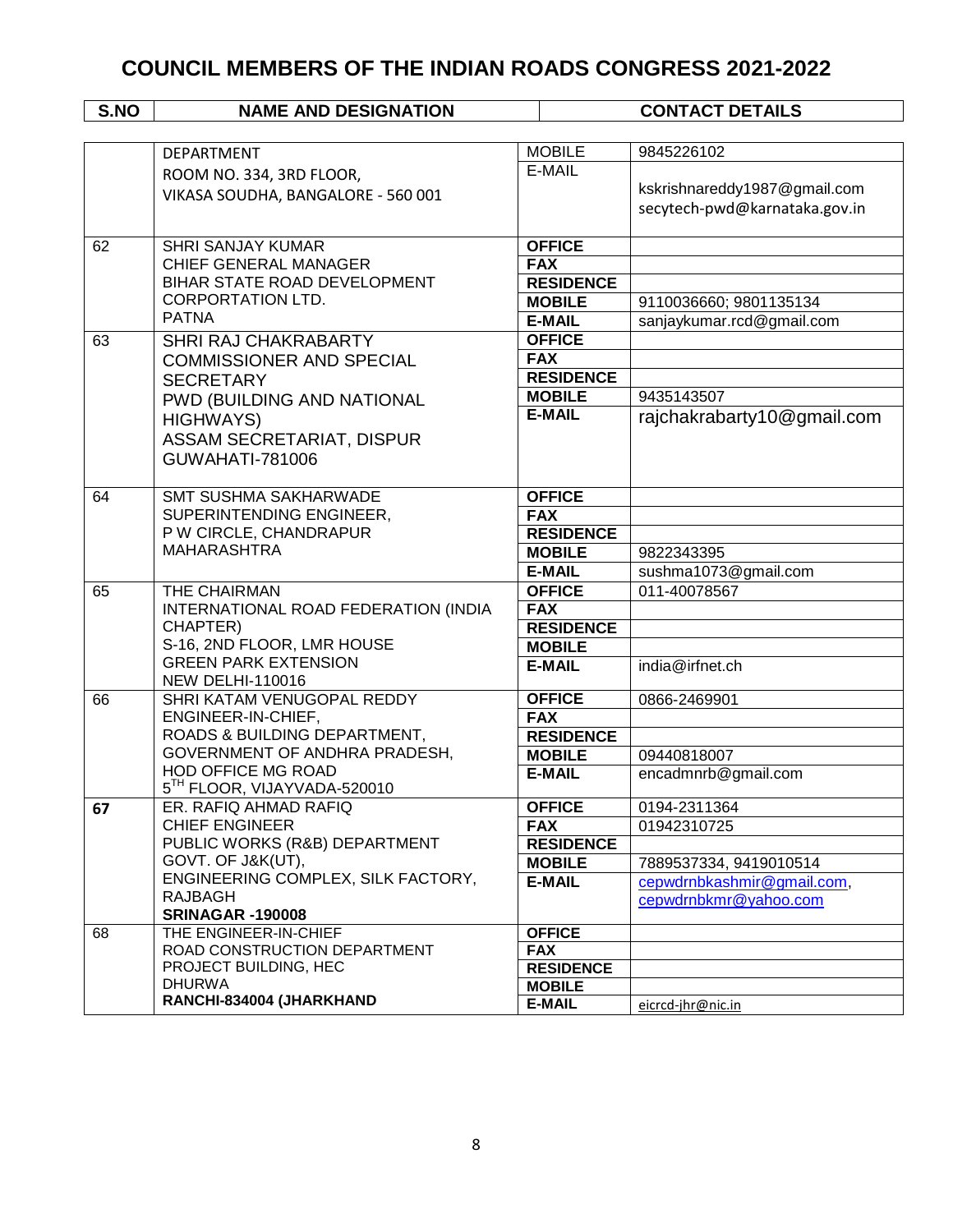| S.NO | <b>NAME AND DESIGNATION</b>                                  |                                   | <b>CONTACT DETAILS</b>  |
|------|--------------------------------------------------------------|-----------------------------------|-------------------------|
|      |                                                              |                                   |                         |
| 69   | SHRI ASOK KUMAR M                                            | <b>OFFICE</b>                     | 0471-2326147            |
|      | CHIEF ENGINEER, NH & ADMN.                                   | <b>FAX</b>                        |                         |
|      | PUBLIC WORKS DEPARTMENT,                                     | <b>RESIDENCE</b>                  |                         |
|      | THIRUVANANTHAPURAM                                           | <b>MOBILE</b>                     | 8086395209              |
|      | <b>KERALA-695 001</b>                                        | <b>E-MAIL</b>                     | cenh.pwd@kerala.gov.in  |
| 70   | THE ENGINEER IN CHIEF,                                       | <b>OFFICE</b>                     |                         |
|      | NAGALAND PUBLIC WORKS DEPARTMENT                             | <b>FAX</b>                        |                         |
|      | POLICE ENGINEERING PROJECT                                   | <b>RESIDENCE</b>                  |                         |
|      | NAGALAND POLICE HEADQUARTERS, P. R.                          | <b>MOBILE</b>                     |                         |
|      | HILL, KOHIMA - 797001, NAGALAND                              | <b>E-MAIL</b>                     | cepepkohima@gmail.com   |
| 71   | THE CHIEF ENGINEER (NH)                                      | <b>OFFICE</b>                     | 0172-2742239            |
|      | PUNJAB, PWD (B&R),                                           | <b>FAX</b>                        |                         |
|      | NIRMAN BHAWAN, BLOCK-C,                                      | <b>RESIDENCE</b>                  |                         |
|      | MINI SECRETARIAT,                                            | <b>MOBILE</b>                     | 9720300000              |
|      | <b>PATIALA</b>                                               | <b>E-MAIL</b>                     | chahalts@yahoo.com      |
| 72   | SHRI T.P. SHANGDERPA                                         | <b>OFFICE</b>                     |                         |
|      | PCE-CUM-SECRETARY                                            | <b>FAX</b>                        |                         |
|      | SIKKIM PUBLIC WORKS DEPARTMENT,                              | <b>RESIDENCE</b>                  |                         |
|      | NIRMAN BHAVAN, ZERO POINT,<br>NATIONAL HIGHWAY 31A, GANGTOK, | <b>MOBILE</b>                     | 9434137143              |
|      | <b>SIKKIM 737101</b>                                         | <b>E-MAIL</b>                     | tpsgtk@gmail.com        |
| 73   | SHRI M SIVARAMA SUBRAMANIAN                                  | <b>OFFICE</b>                     | 03192-232852            |
|      | CHIEF ENGINEER (I/C)                                         | <b>FAX</b>                        | 03192-230215            |
|      | CHIEF ENGINEER'S OFFICE                                      | <b>RESIDENCE</b>                  | 03192-250288            |
|      | NIRMAN BHAWAN, APWD                                          | <b>MOBILE</b>                     | 09434287567             |
|      | PORT BLAIR-744 101                                           | <b>E-MAIL</b>                     | ceapwd@and.nic.in       |
| 74   | THE CHIEF ENGINEER, PWD,                                     | <b>OFFICE</b>                     |                         |
|      | UNION TERRITORY OF DAMAN & DIU AND                           | <b>FAX</b>                        |                         |
|      | DADRA & NAGAR HAVELI,                                        | <b>RESIDENCE</b>                  |                         |
|      | OFFICE OF THE CHIEF ENGINEER,                                | <b>MOBILE</b>                     |                         |
|      | OPP. SECRETARIAT, FORT AREA,<br>MOTI DAMAN, DAMAN-396220     | <b>E-MAIL</b>                     |                         |
| 75   | <b>SHRI S MAHALINGAM</b>                                     | <b>OFFICE</b>                     | 0413-2338233            |
|      | <b>CHIEF ENGINEER</b>                                        | <b>FAX</b>                        |                         |
|      | CENTRAL OFFICE, PWD                                          | <b>RESIDENCE</b>                  |                         |
|      | <b>GOVT. OF PUDUCHERRY</b>                                   | <b>MOBILE</b>                     |                         |
|      | 34, LAL BAHADUR SASTRI STREET<br>PUDUCHERRY - 605 01         | <b>E-MAIL</b>                     | CEPWD.PON@NIC.IN        |
| 76   | SHRI R.K. PANDEY                                             | <b>OFFICE</b>                     | 011-25093522            |
|      | <b>MEMBER (PROJECTS)</b>                                     | <b>FAX</b>                        | 011-25093508            |
|      | NATIONAL HIGHWAYS AUTHORITY OF INDIA                         | <b>RESIDENCE</b>                  | 011-43521924            |
|      | G5&6, SECTOR-10, DWARKA                                      | <b>MOBILE</b>                     | 8376900509              |
|      | <b>NEW DELHI-110075</b>                                      | <b>E-MAIL</b>                     | RKPANDEY@NHAI.ORG       |
|      |                                                              |                                   | RKPANDEY57@HOTMAIL.COM  |
| 77   | THE DIRECTOR                                                 | <b>OFFICE</b>                     | 0120-2405006            |
|      | INDIAN ACADEMY OF HIGHWAY ENGINEERS,                         | <b>FAX</b>                        | 0120-2400087            |
|      | A-5 SECTOR-62,                                               | <b>RESIDENCE</b>                  |                         |
|      | INSTITUTIONAL AREA NH-24 BYPASS                              | <b>MOBILE</b>                     |                         |
|      | NOIDA-201301,                                                | <b>E-MAIL</b>                     | director-iahe@gov.in    |
| 78   | UTTAR PRADESH<br>SHRI SADASHIV SHANKARRAO SALUNKHE           | <b>OFFICE</b>                     | 022-22020149            |
|      | SECRETARY (ROADS)                                            |                                   |                         |
|      | PUBLIC WORKS DEPARTMENT                                      | <b>FAX</b>                        | 022-22047447            |
|      | MANTRALAYA, HUTATMA RAJGURU CHOWK                            | <b>RESIDENCE</b><br><b>MOBILE</b> |                         |
|      | <b>MADAM KAMA ROAD</b>                                       |                                   | 9970945444              |
|      |                                                              | <b>E-MAIL</b>                     | SEC.PWDROADS@MAHARASHTR |